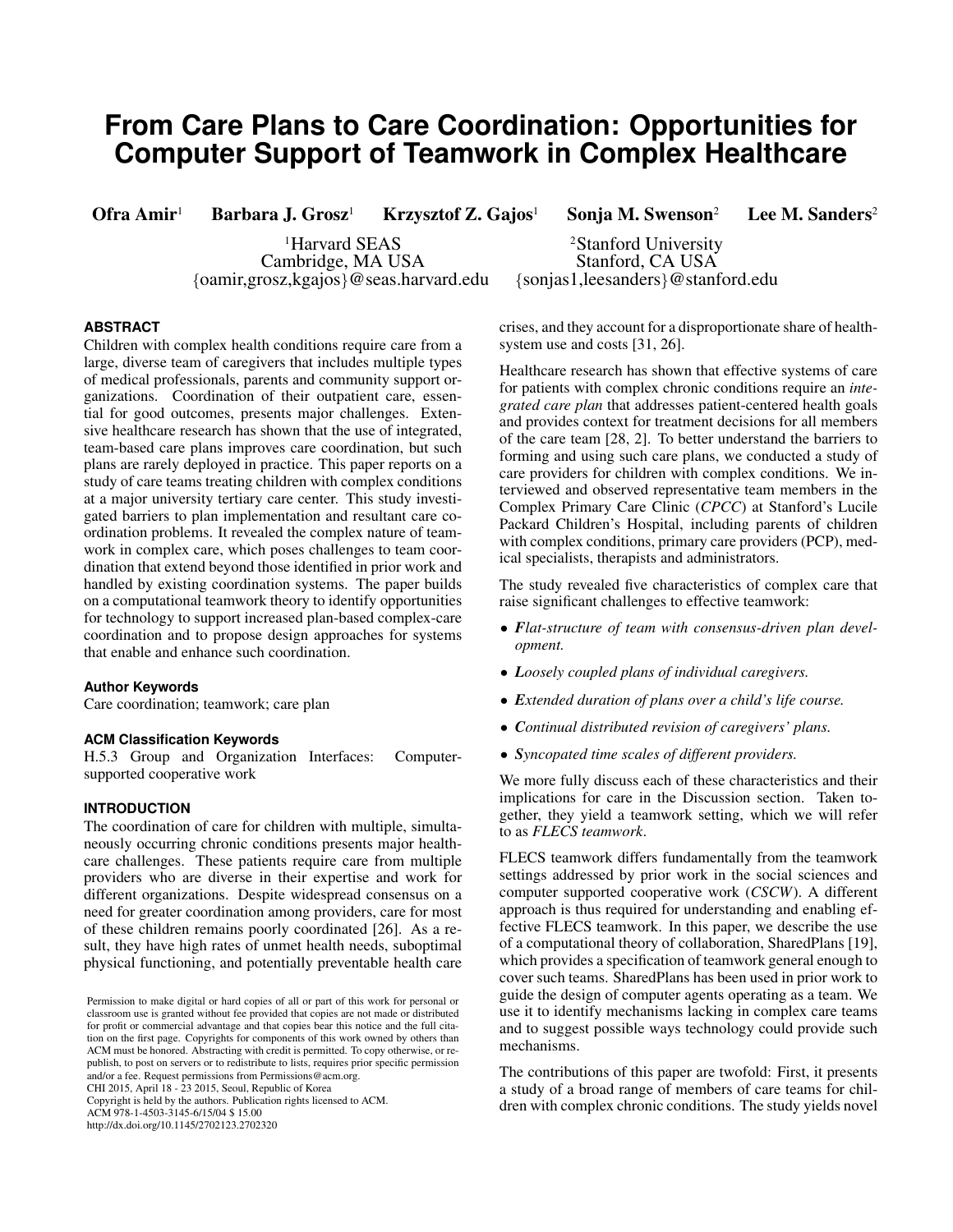

<span id="page-1-0"></span>Figure 1. The complex care environment

findings specific to the challenge of implementing care plan– driven care and reveals the unique characteristics and complex nature of care teams. It also corroborates and extends prior general findings related to care coordination. Second, the paper draws on a formal computational teamwork theory to identify a set of teamwork mechanisms currently missing in teams caring for children with complex conditions, and it describes design implications for technology that could address these deficiencies and provide support for care teams' use of care plans. These design implications are also relevant to the design of technology for other teamwork settings with FLECS characteristics.

# **BACKGROUND AND RELATED WORK**

This section describes the care environment of children with complex conditions and prior work on care coordination.

### **Care Teams**

Children with complex conditions have multiple chronic, simultaneously occurring medical problems. Their care is significantly more complex than care for children with a single chronic disease (e.g., asthma), as it requires expertise from diverse medical specialists and other care providers whose treatments may interact. Care teams for such children are diverse and broad in scope, including not only physicians (PCPs and medical specialists) but also other types of healthcare providers (e.g., physical therapists) and people who work with the child in home and community settings (e.g., health aides, teachers). Henceforth, we refer to all caregivers who are not family members as *providers*. Providers differ in their expertise, and they address different aspects of a child's condition. Their involvement with the child's care may be continuous or intermittent, long or short term, as illustrated by the horizontal lines in Figure [1.](#page-1-0) The group of providers may change significantly over the years, either as a result of personnel changes or because the child's condition or a new developmental stage raise different needs.

#### **Care Plans**

The Chronic Care Model, which is the dominant blueprint for health-care solutions for adults and children with complex chronic conditions in the US, argues that effective patient care requires a collaborative health-care team, inclusive of an engaged, activated patient and family, supported by computer systems and with care framed by an integrated care plan [\[14\]](#page-9-4). According to this model, care plans should be organized around whole-person goals (e.g., school readiness) rather than organ-system goals (e.g., brain, lung).

A recent report by the Lucile Packard Foundation for Children's Health (LPFCH) [\[28\]](#page-9-2) provides recommendations for the content of care plans and the process of developing them. It indicates that care plans should include clinical goals (e.g., feeding without a tube), family goals (e.g., going on a family trip) and "negotiated actions" (i.e., actions the team agrees upon) towards achieving the goals (e.g., starting occupational therapy, getting walking support device).

For example, a care plan might include a family-goal to travel in three months to Disneyland, and several actions toward this goal: (A1) optimize seizure medication; (A2) change feeding schedule from continuous to bolus to allow for at least 4 hours off a feeding tube; and (A3) get portable oxygen to be used during daytime naps at the park and train parents in its use. The patient status required to achieve this goal is reduced seizure frequency, lack of vomiting during bolus feeds, and parent comfort with using the portable oxygen. Persons responsible for these actions include the parent (A1, A2, A3), primary-care physician (A1, A2, A3), neurologist (A1), nutritionist (A2), lung specialist (A2, A3), home nurse (A3), and respiratory therapist (A3).

# **Inpatient and Outpatient Care Settings**

Children with complex conditions receive most of their care in *outpatient* settings, and our study focuses on such settings. (When they need to be hospitalized their *inpatient* care is provided by a hospital-based care team.) The frequency with which these patients see particular medical providers varies depending on their conditions. The care team is distributed, and team members interact with the child and with each other less frequently than in inpatient settings. It is especially for outpatient periods that care plans need to be effectively deployed and care coordination mechanisms enhanced.

#### **Care Coordination**

Coordinated care leads to improved health outcomes for children with complex conditions and can reduce healthcare costs [\[15\]](#page-9-5). However, coordinating care across care teams is hard and care coordination is often not achieved [\[26\]](#page-9-0). O'Malley et al. [\[29,](#page-9-6) [10\]](#page-9-7) studied medical practices' use of electronic medical records (EMR) to support care coordination. They found that while EMRs facilitate improved coordination within a single organization, they are ineffective for coordinating providers in different organizations and were also found to create information overload. According to the study, EMRs support linear processes rather than dynamic coordination processes and are optimized for billing uses rather than for provider and patient needs. In sum, current EMR systems do not provide mechanisms for supporting the coordination of team-based plans.

Human-computer interaction research has investigated systems to support patients in managing their own care [\[24,](#page-9-8) [6\]](#page-8-1), but this work has focused on the patient alone and has not considered other care team members. The CSCW community has studied healthcare teams and developed tools for supporting them [\[16\]](#page-9-9). For example, prior work on coordination in inpatient settings has studied temporal and spatial coordination processes in hospital wards [\[7,](#page-8-2) [8\]](#page-8-3), trauma-room coordi-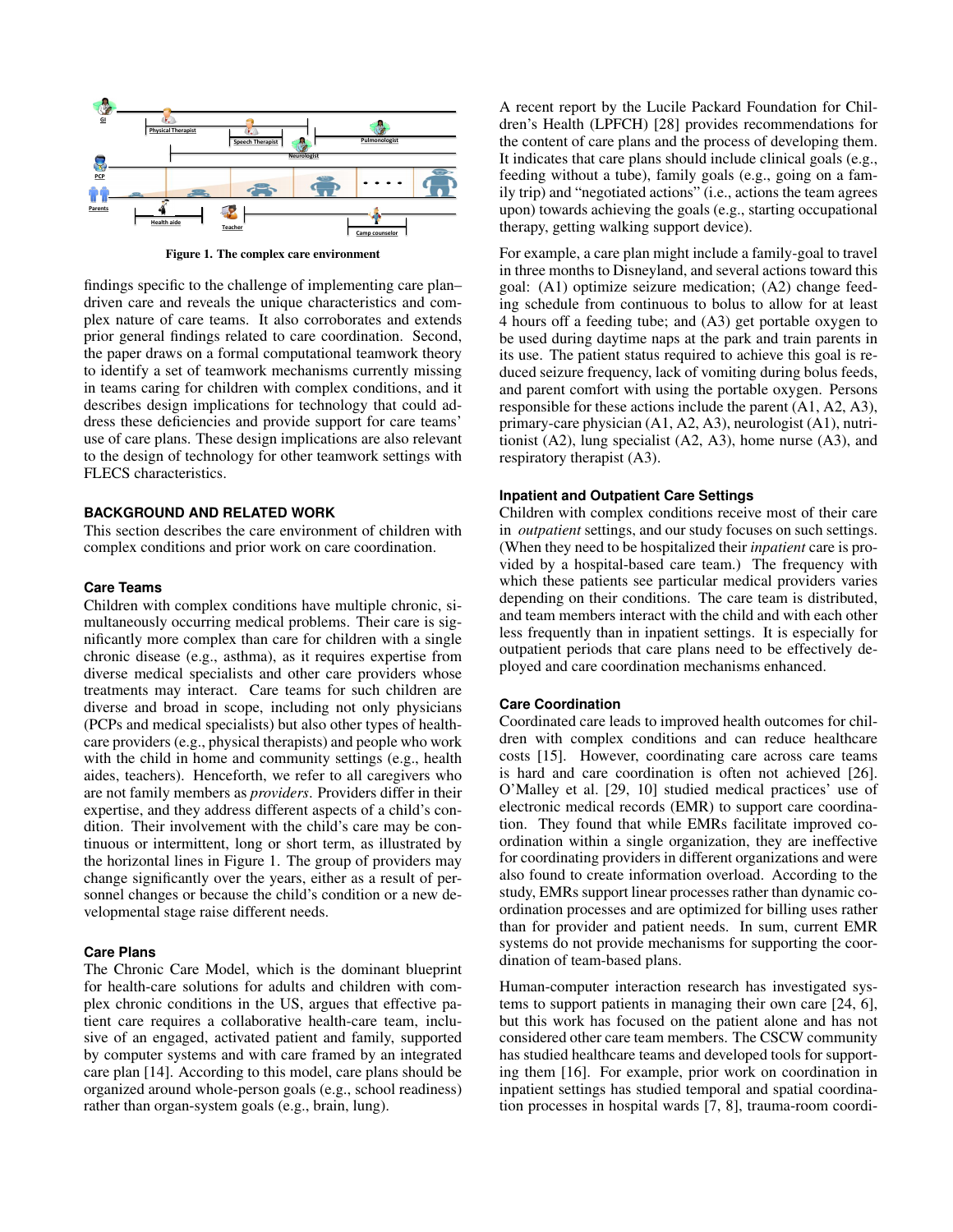| <b>Role</b>           | N                           | <b>Data Collection</b>                          |  |
|-----------------------|-----------------------------|-------------------------------------------------|--|
| Parents               | 13                          | Individual interviews with 4 parents (children  |  |
|                       |                             | ages ranged between 1.5 to 4 years old); focus  |  |
|                       |                             | group with 9 other parents who are also parent  |  |
|                       |                             | mentors (with children in their teens).         |  |
| <b>PCP</b><br>4       |                             | All were interviewed individually. Two of       |  |
|                       |                             | them were also observed for 2-3 hours.          |  |
| Specialists<br>4      |                             | Individual interviews with a neurologist, pul-  |  |
|                       |                             | monologist, neonatologist and a cardiologist.   |  |
| 8<br>Therapists       |                             | 3 focus groups with occupational and physical   |  |
|                       |                             | therapists (2–3 therapists in each interview).  |  |
| Director<br>of        |                             | Participated in the parent focus group and in a |  |
| family-centered       |                             | meeting with the complex care program man-      |  |
| care                  |                             | ager.                                           |  |
| Care coordinator<br>1 |                             | Observation of 2 hours and informal conversa-   |  |
|                       |                             | tions during that time.                         |  |
| Social Worker         | 1                           | Individual interview.                           |  |
| direc-<br>Program     | $\mathcal{D}_{\mathcal{L}}$ | Meeting with complex care program manager       |  |
| tors                  |                             | and medical director.                           |  |

<span id="page-2-0"></span>Table 1. Study participants.

nation [\[34\]](#page-9-10), coordination of clinical and non-clinical staff [\[1\]](#page-8-4), and collaborative information processes in care teams [\[32\]](#page-9-11). In outpatient settings, prior work has studied coordination in mobile teams (typically of therapists) and developed systems to support the loosely coupled work of such teams [\[30\]](#page-9-12) and systems for supporting therapists' meetings [\[23\]](#page-9-13). While our work also addresses the need to coordinate care teams, our findings show that teamwork in complex care is significantly more complex than in these previously studied settings and thus requires new approaches for supporting coordination. We discuss these differences after presenting our findings.

# **RESEARCH SETTINGS AND METHODS**

To better understand the challenges of care coordination and the barriers to implementing team-based care plans, we conducted a study over a period of 10 months during 2013–2014 that comprised observations and semi-structured interviews with parents and providers. Institutional Review Board approval was obtained. Most of the study was conducted in the Complex Primary Care Clinic (*CPCC*) at Stanford's Lucile Packard Children's Hospital, which operates a special complex care program. Interviews with physical and occupational therapists and a social worker were done at a nearby complex care clinic that shares many patients with the CPCC.

# **Participants**

In the course of the study, we interviewed and observed representatives of different types of caregivers: parents, parent mentors (who are themselves parents of children with complex conditions), primary care physicians, medical specialists, therapists, a care coordinator, a social worker and administrators. Table [1](#page-2-0) summarizes the participants by type and data collection methods. All parents we interviewed had children with complex conditions. The care teams for these children included 10–15 providers. For example, the care team for one family included a PCP, gastroenterologist (GI), neurologist, ear nose and throat doctor (ENT), a physical therapist (PT), occupational therapist (OT), speech therapist, and a school-based therapist. Another child's care team comprised 15 care providers including a PCP, cardiologist, liver transplant team, dermatologist, ENT, geneticist, GI, PT, OT, pulmonologist, and rehab specialist.

# **Data Collection**

All interviews, focus groups and observations were conducted by the first and fourth author (some together and some separately) during visits to the CPCC in July 2013, November 2013 and March 2014. Notes were taken during interviews, focus groups and observations. The interviews with specialists and social worker and the focus groups with therapists were audio-recorded and transcribed.

Participants of the parent-mentors focus group, which lasted 2 hours, were asked to describe their experiences in managing the care for their children. They were asked to describe challenges that they face and the tools they use to manage their child's care and to brainstorm about tools that would help them better track and manage care.

In a one hour meeting with complex primary care program directors, we asked about care coordination processes and problems and about the types of support they thought would be useful to improve the use of care plans.

Individual interviews with parents lasted about an hour each. Parents were asked about the structure of the care team for their child, the use of care plans and care goals in their child's care, the tools they use to manage and track care, communication among team members and the challenges they face.

Interviews with PCPs and specialists and focus groups with therapists lasted about 45 minutes each. Interviewees were asked about their patient load, how often they see their complex patients, their use of plans and goals in care, the ways in which they gather information, their communication with parents and with other providers and the challenges they face.

In addition to interviews and observations, we collected relevant documents, including care plan templates, examples of specific care plans and patient information sheets.

#### **Data Analysis**

Analyses of interview and observation data (transcripts and notes) were done using affinity diagramming [\[11\]](#page-9-14). We iteratively clustered data into themes (e.g. "parents' frustration about lack of communication between providers", "physicians' view of care plans"). We discussed and revised these emerging themes over the course of several sessions.

## **STUDY FINDINGS**

This section presents study findings on complex care teams and their use of care goals and care plans. The study revealed the complex FLECS nature of the teamwork in which care teams engage and resulting challenges to implementing long term team-based care plans. Extended duration and loosely coupled caregiver activities are inherent properties of such care. The section thus focuses on the main study findings with respect to other characteristics of FLECS teamwork. It also describes the communication deficiencies that were revealed as communication is key to teamwork.

# **Consensus-Driven Plan Development**

Team-based care plans require that care teams, including the parents and patients (if they are old enough), reach consensus on goals for a child. Our findings indicate, to the contrary,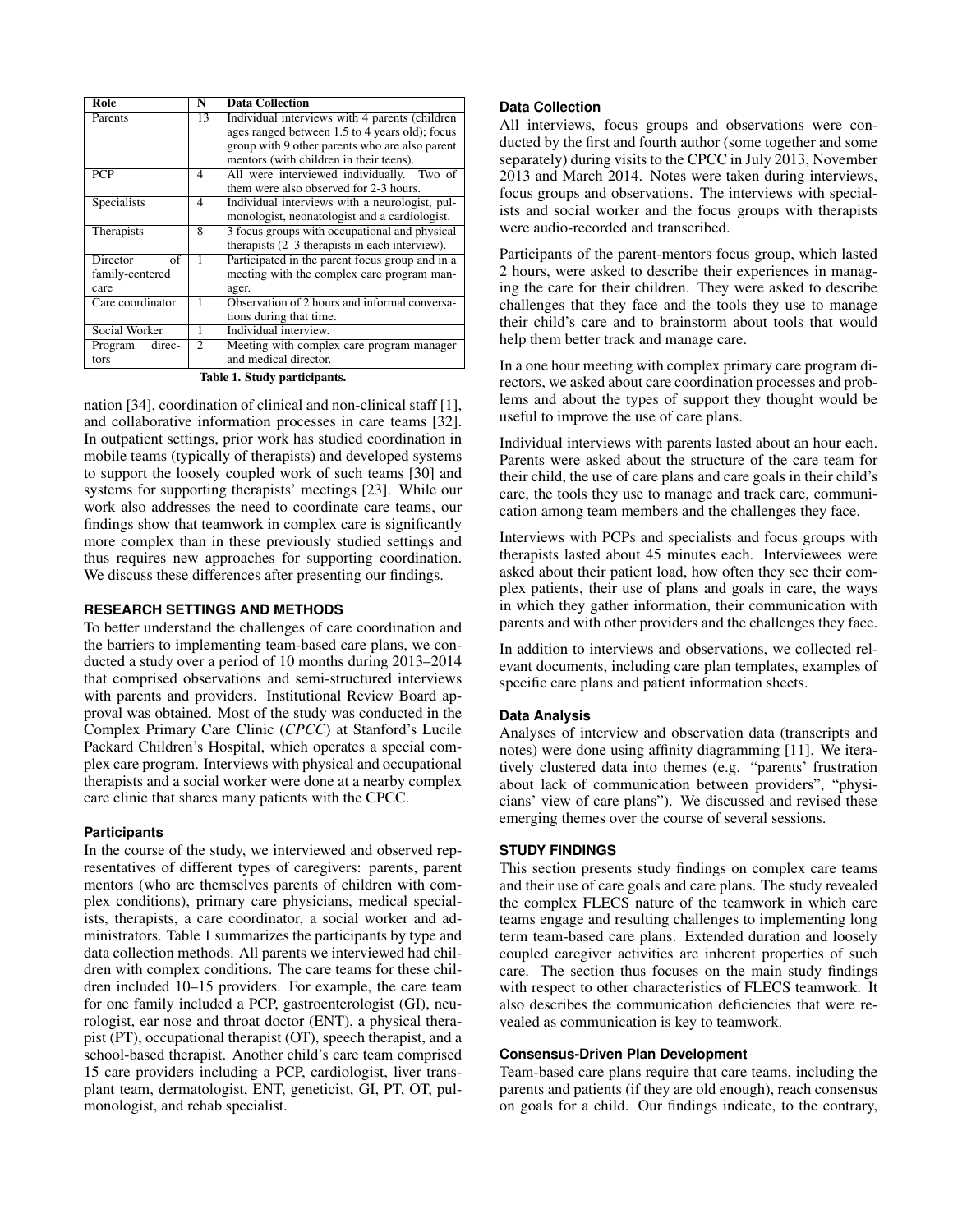that at present care goals are typically defined separately by individual providers. Furthermore, their use varies among providers: while for some setting and tracking goals is a regular part of their practice, others set goals only at times of major health events (e.g., new diagnosis) or do not set goals at all. Conversations between providers and parents about goals vary greatly depending on the family and the provider. Some families have a clear idea of goals whereas others do not feel confident about setting goals. Some providers discuss goals with parents regularly while others do not discuss goals at all.

Of all providers, therapists (OT and PT) are most accustomed to working with care goals. They have a more standardized process for setting and tracking them than other providers. Therapists said that they usually set 2 or 3 goals related to mobility and feeding, which are challenging areas for most infants with complex conditions. A sample PT goal is that of a child achieving the transition from sit to stand, while a sample OT goal is that of a child no longer needing a feeding tube. Therapists often define subgoals (i.e., smaller steps) toward achieving a larger goal.

When asked how he works with a family to set goals, one specialist said: "I ask parents about seizures, skin infections. I ask about quality of life – Is the kid sleeping? Is the parent sleeping? Have they developed a strategy? I also ask the parents what is their top priority. I find that single question among the most helpful I ask." For another specialist, discussions about goals usually arise when there is a life shortening diagnosis, near the end of life or when the patient is hospitalized. In these situations she asks the parents "What are [your] goals for [your] child... How much would you put them through for treating this illness." They then decide on a treatment plan depending on the desires of the family.

Many providers discussed the difficulties of setting goals with parents. One therapist said that some parents have very specific goals such as the child not tripping when walking, while other parents have very vague goals such as wanting their child "to be better". A specialist commented, "different patients have a different idea about goals. Many patients are taken aback by it... I tend to give them ideas."

Some of our findings corroborated prior work. For instance, in a study on goal settings for elderly patients [\[35\]](#page-9-15), providers said that patients sometimes feel uncomfortable discussing goals as they expect physicians to tell them what their goals are. On the other hand, some patients felt that physicians did not have time to discuss goals and did not engage in such high-level discussions.

Our findings also reveal substantial new challenges specific to complex care teams. In particular, the different processes and approaches to goals of various providers and the lack of joint goal setting by the team create significant difficulties for parents: They need to prioritize goals because "everyone wants to work on everything", and they also need to track the various goals. While parents frequently discuss goals with therapists, they said that with some doctors "goals don't come up at all" and that they would have liked to discuss the therapists' goals with other providers. These challenges are further exacerbated by the fact that parents have little experience in goal setting: they are often uncomfortable with the idea itself and when they do finally engage, they have difficulty articulating goals that are neither too specific nor too vague.

## **Continual Distributed Revision of Plans**

Our study revealed that current care plans are usually individual provider plans, which are not well integrated into team plans. Parents have difficulties tracking these separate plans. Given the evolving condition of children with complex conditions, plans often become obsolete, and replanning is required. According to both parents and providers, however, even when team plans are implemented, they are rarely consulted or revised.

Furthermore, the nature of care plans varies, with some being simply a list of actions without any clearly specified connection to goals. For example, one PCP's care plan included a list of diagnoses, a high-level assessment of the patient and a list of low-level treatment actions (e.g., take new medication) and required tests (e.g., conducting a sleep study). This list was not organized around goals and was not coordinated with the plans of other team members. Parents expressed frustration at the use of such plans: "sometimes the care plan is a set of tests and it is not clear what the *plan* is [emphasis ours]."

To implement team-based care plans, "Pediatric Advanced Comprehensive Care Team (PACT) chats" are being held for patients in the complex primary care clinic. PACT chats include "core members" of the care team as identified by the family. They meet together to discuss care plans for the patient. PACT chats aim to facilitate a setting for the team to create a joint, centralized planning process. As one specialist reported, however, they are "totally not scalable" as they require getting all team members together at the same time, and the meetings themselves take a long time.

When a severe acute condition arises and a child transitions to inpatient settings (i.e., is hospitalized), a "care conference" might be initiated. In care conferences, a large number of team members meet together in one room to discuss the patient's condition and decide on next treatment steps. Care conferences greatly help everyone "get on the same page", but they occur rarely, usually only when there is a severe acute condition. They mostly involve team members from within the hospital and only some outpatient providers participate.

In outpatient settings, replanning is usually done in a distributed manner. Providers might revise their individual plans when they see a patient, but typically do not coordinate with other providers when they do so. To address this problem, the complex primary care clinic has established "status chats" with a smaller number of team members to follow-up on the patient's care plan. However, as with PACT chats, these meetings are hard to coordinate and do not scale well. One specialist described an additional problem with the ongoing tracking of plans: "One of the issues with the complex care initiative is that the PACT chats and all the status chats have to be provider initiated, and so if you don't remember to do it or there's no one coordinating it, it's like where is it going, where do you even look for it?".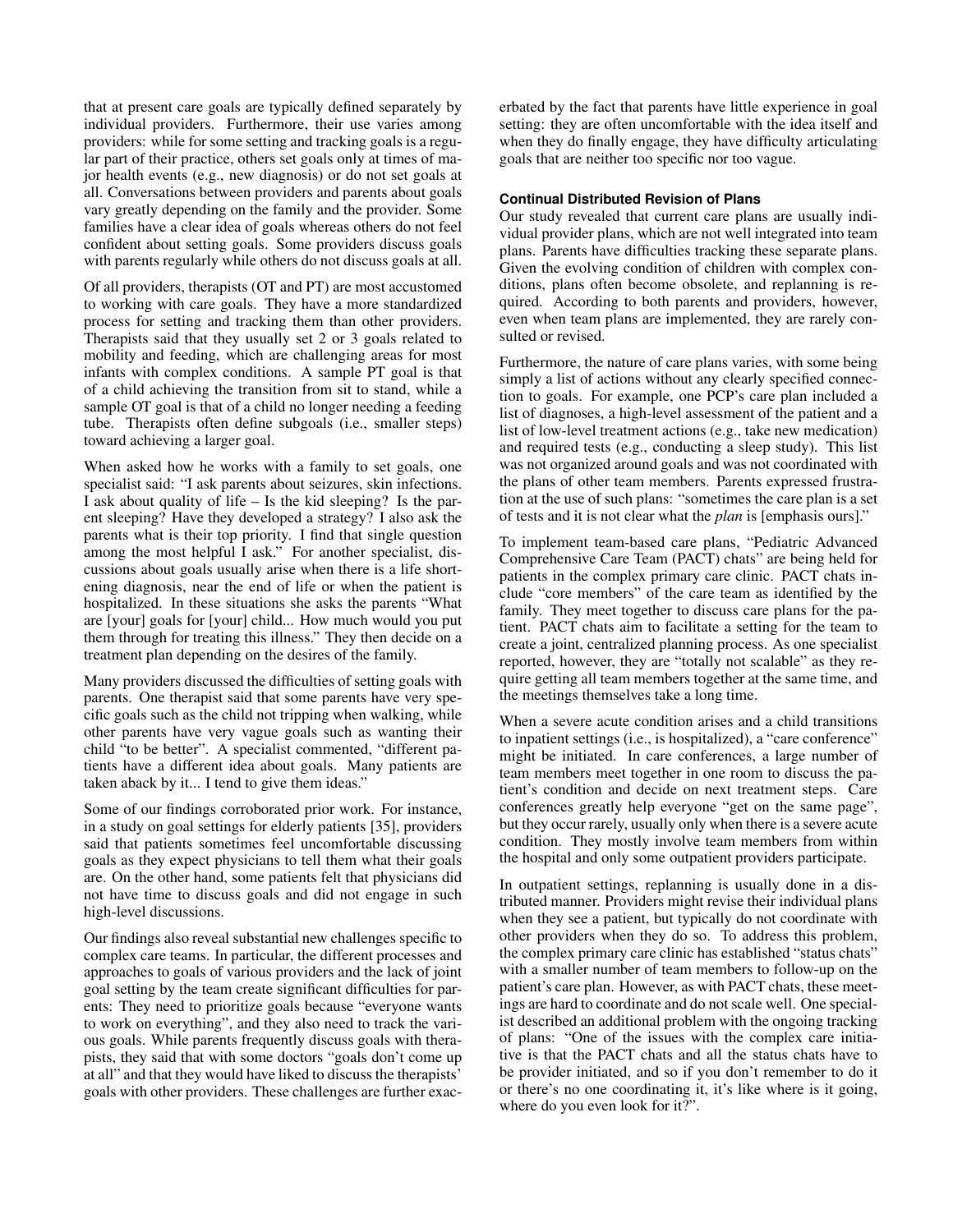These findings highlight the unique difficulties care teams of children with complex conditions experience in maintaining a coordinated care plan: While team members frequently revise their individual plans for addressing a particular aspect of the child's care, there are rarely opportunities for team members to discuss their plans together, and there are currently no effective processes or tools to support them in ensuring that their distributed activities are coordinated.

# **Syncopated Time Scales**

Providers differ in their frequency and level of involvement in the plan. PCPs see their patients 3 to 4 times a year, and possibly more during times of acute conditions. Specialists typically see patients 2 to 3 times a year (and when an acute condition occurs). While PCPs are concerned with the overall status of the child, specialists are more focused on monitoring and treating the one facet of a child's condition related to their particular speciality. Therapists meet with patients one to three times a week and are thus more involved than physicians in the delivery of day-to-day care.

As a result of their different timescales and level of involvement in a child's care, providers require different information. Parents reported synthesizing and shaping information differently depending on the provider with whom they are talking. For instance, they might share information related to seizures with the neurologist and information related to feeding with the GI, shaping their choices by what they think is most closely related to that provider's aspect of care. In addition, even when asked similar questions by providers, parents felt that different answers were expected. As one parent said, "a doctor asks if she is walking and expects a yes/no answer; a PT will ask how she is walking and how much progress she has made." Another parent said that the medical team might monitor the child's progress through swallow studies that are typically done only 1 to 3 times a year, while the occupational therapists are much more involved in day-to-day feeding therapies, and that there isn't much conversation between the two.

Providers also differ in the timelines they set for goals and the ways they track progress towards those goals. Therapists set 6–12 month goals, monitor progress and explicitly document goals and progress toward them in their reports of an evaluation that typically occurs every 6 months. Specialists, on the other hand, said that they usually do not set goal timelines. One specialist said he does not do so, because of the uncertainty about the development of the child's condition: "The timeline is the next visit [...] So much of it is beyond their [parents'] control." As for tracking goals, some specialists said they revisit goals at each clinic visit (typically every 4 or 6 months). Another said, "I like seeing my patients quarterly, because then at the sick visits you can deal with just the illness, but when you have a visit where there's nothing going on and they're happy, then you have an opportunity to talk about what the goals are [...] being honest about things."

The different timescales in which providers operate and their different involvement in care pose additional challenges for care coordination. Each of the providers has partial information about the child's status and obtains it at different times. Therefore, it is hard to establish a complete picture of the

child's condition at any moment. When providers obtain new information, they need to decide whether that information should be shared with other providers without having complete knowledge of others' plans. In practice, providers reported that such communication is often deficient.

# **Communication Among the Care Team**

We also investigated the ways providers and parents communicate and asked them how they determined the information to communicate, because these processes are essential to effective team-based care plan formation and use.

Medical providers often belong to different organizations and frequently are unable to access to each others' medical notes. Hence, they seldom have the full picture of a child's condition. Team members with access to others' records are often overwhelmed by the massive amount of information confronting them. They reported that they often miss important information. One specialist said "I use my own savvy to figure out what happened to the patient since I saw them [...] It's all manual. If something big happened I'll get a phone call."

Providers described communication with other providers as slow and deficient. Most communication between providers is asynchronous, done through email, letters and notes. Providers who are within the hospital system can copy other providers on notes they enter into the EMR. However, one specialist remarked that "figuring out exactly what [the other provider] want[s] you to read requires that you read [their] whole [individual treatment] plan", and that there is lack of feedback when sending information: "You don't know if [other providers] read it... I get stuff all the time, too, and I don't always review my chart in a timely fashion."

As a result of these communication problems, parents find themselves responsible for transmitting information between providers, and are frustrated by this situation: "We need to relay information back and forth... We wanted [the providers] to be able to talk to each other in one room." One specialist noted a problem that arises when families transmit information between providers: "The family is telling me about what has happened [since the last visit] and they say 'this happened and we went to the doctor', and I really don't know what the doctor thought." Parents are often asked about meetings with other providers but do not remember all of the details from such past meetings. In addition, when new providers join the team or when parents call after-hours, they need to reexplain their child's condition. Parents also expressed frustration at providers not sharing information with them more proactively. According to parents, communication during transitions from inpatient to outpatient settings is crucial, but often lacking. Parents described transition times as especially stressful and said that they would like to have more information to prepare them and make them more confident about taking care of the child themselves.

Our findings corroborate many prior findings, including the ineffectiveness of EMRs [\[29\]](#page-9-6), lack of communication among providers [\[37\]](#page-9-16), and families' frustration with this lack [\[38\]](#page-9-17). Our study expands these results, showing that EMRs are even less effective when providers from multiple organizations are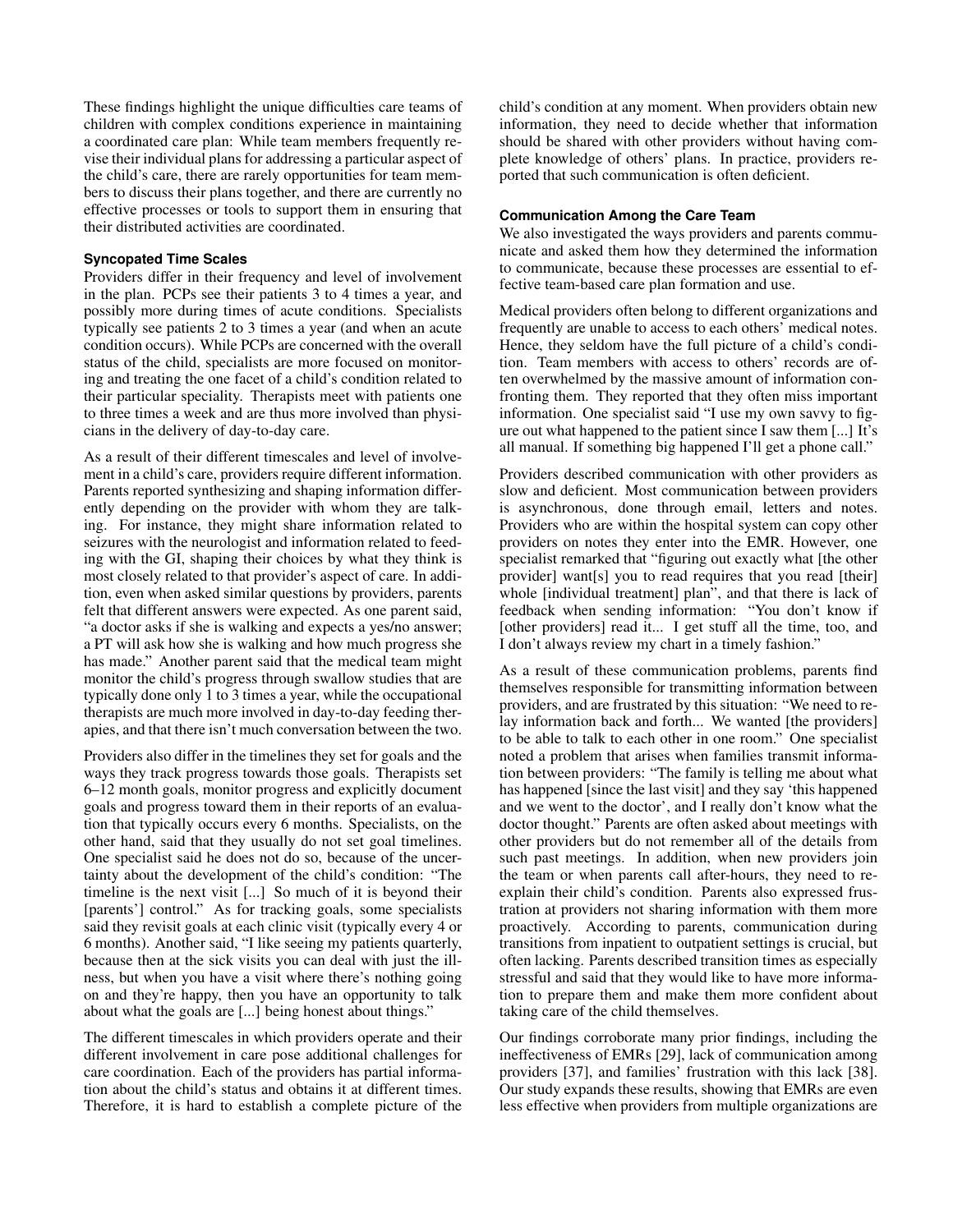involved, and that identifying relevant information is more difficult for providers in these settings. It also uncovered new problems, for instance, the difficulty of establishing common knowledge when communication is asynchronous and there are no means of determining whether other providers have seen information sent to them. It further identified a crucial communication gap at times of care transitions.

# **DISCUSSION**

Our study reveals many challenges confronting care teams for children with complex conditions. In this section, we first reflect on these findings in the context of a recent report on the use of care plans in complex care [\[28\]](#page-9-2), showing that many aspirations of the healthcare community are currently not realized. Next, we discuss the unique teamwork challenges for care teams for children with complex conditions that make the implementation of care plans especially hard in this setting. Finally, we discuss implications for design of technology support for care teams.

# **Care Plans: As They Are, As They Should Be**

In support of the drive toward the implementation of integrated, team care plans for children with complex conditions, and to encourage their adoption and use, the Lucile Packard Foundation for children's healthcare (LPFCH) recently published a comprehensive report entitled "Achieving a Shared Plan of Care with Children and Youth with Special Health Care Needs". In their report, they outline the "10 Principles for Successful Use of a Shared Plan of Care" [\[28\]](#page-9-2). These principles, listed in the left column of Table [2,](#page-6-0) were identified by a panel of physicians, care coordinators and family advocates experienced in complex care and were informed by prior research on complex care coordination. This section reflects on our study findings in light of the aspirations for the use of care plans described in the LPFCH report.

Our findings reveal that many of the principles for successful implementation of care plans are currently not met, as summarized in the right column of Table [2,](#page-6-0) and that achieving them will require overcoming several barriers. These barriers cluster into four areas, which we order according to their focus on plans per se.

First, successful care plan implementation requires an integrated care plan with shared goals, implemented as a shared document that is monitored and revised over time (Principles 6, 7 and 9). Our findings reveal, however, that in current practice there are typically multiple individual plans formed by different providers, rather than a single shared team plan, and that providers are typically unaware of each other's plans. Even when team-based care plans are successfully implemented, they are rarely monitored or updated, despite the uncertainty in the outcomes of the initial plan and the inevitable, often unexpected, changes in the child's condition.

Second, successful use of care plans requires that communication among team members be clear, frequent and timely (Principle 2), as does care coordination in general. Our findings highlight many difficulties in achieving the requisite levels of communication and information sharing, including information overload, slow and unreliable communica-

tion channels and unclear communication between providers and parents. They show that providers cannot easily access or find all relevant information and thus do not have a full understanding of the child (Principles 3 and 5).

Third, care plans need to address the challenges of parent and family engagement and their integration into provision of care (Principle 1). Prior research on patient-centered care has found that patients and families are often not sufficiently engaged as a result of language barriers, cultural issues, the emotionally overwhelming situation, or providers' lack of experience with engaging parents [\[13,](#page-9-18) [9\]](#page-8-5). Our study revealed similar barriers (not reported in this paper as they largely replicate prior findings).

Fourth, care plans need to support transitions in care (Principle 8). In our interviews, both providers and parents described transition situations as very stressful, and families expressed the desire to be given more information and to be better prepared so they would feel more confident about meeting their new responsibilities.

# **Barriers to Effective Care Plan Implementation**

Our study exposed the complex nature of teamwork in complex care, revealing five characteristics that, in combination, distinguish it fundamentally from other teamwork settings. In summary, these are,

- *Flat-structure, consensus driven plan development*: goalsetting requires consensus of multiple caregivers, with no single decision-maker "in charge".
- *Loosely coupled*: the activities of care providers are largely decoupled, but identifying interactions between their activities is crucial for preventing conflicts.
- *Extended duration*: care plans extend over months to years, during which a child's condition evolves.
- *Continual distributed revision*: care teams must create and frequently update well-coordinated care plans while rarely (if ever) meeting as a whole.
- *Syncopated time scales*: the timescales on which care providers interact with the child vary greatly from several times a week to once or twice a year.

These FLECS teamwork characteristics make the implementation of care plans in these settings particularly challenging. The extended duration of plans combined with uncertainty in outcomes of treatments and changes in the child's condition result in a need for ongoing revision of the goals and plans. The disparate timescales and involvement in the care plan pose difficulties for providers in keeping track of the child's current condition and plan status, and in coordinating their updated plans with others. Despite their different level of involvement in care, it is crucial that all team members reach consensus about the high-level care goals, as these goals guide their individual treatment plans. It is also important for them to be aware of changes in others' plans that might affect their own plans and to avoid undesired interactions when updating their plans. These challenges are further exacerbated by the fact that, for most providers, participating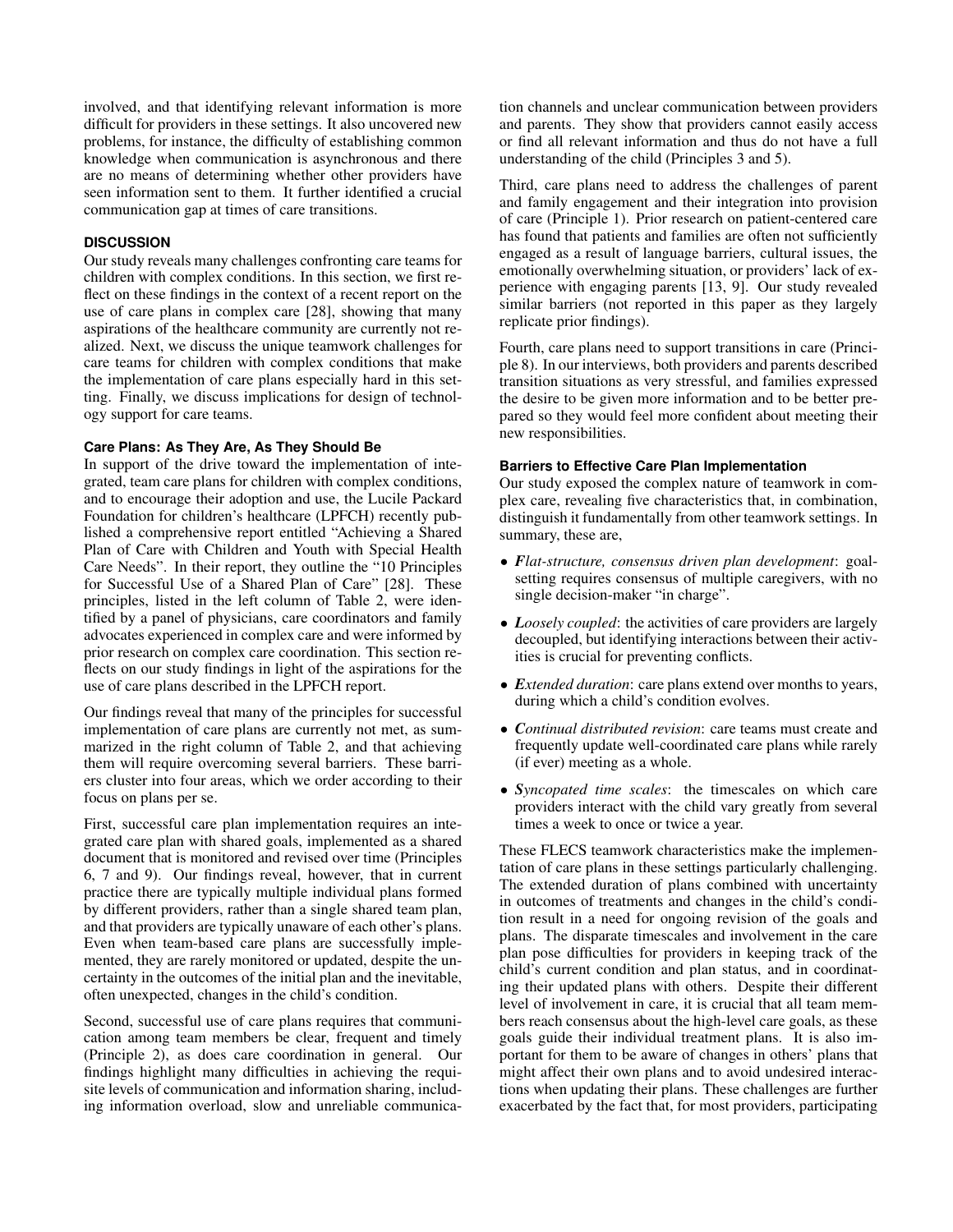|                | <b>Principle</b>                                                                                                                                                                                                                            | <b>Study Findings</b>                                                                                                                                                                                                                                                                       |
|----------------|---------------------------------------------------------------------------------------------------------------------------------------------------------------------------------------------------------------------------------------------|---------------------------------------------------------------------------------------------------------------------------------------------------------------------------------------------------------------------------------------------------------------------------------------------|
|                | Children, youth and families are actively engaged in their care.                                                                                                                                                                            | Engaging families is a complex process: families are overwhelmed by the<br>child's condition; family engagement is a new concept and many providers<br>do not feel comfortable with it.                                                                                                     |
| 2              | Communication with and among their medical home team is clear, fre-<br>quent and timely.                                                                                                                                                    | Communication is typically infrequent and slow. Providers often do not<br>communicate among themselves, leading to lost information and to parents<br>being responsible for transmitting information between providers.                                                                     |
| 3              | Providers/team members base their patient and family assessments on a<br>full understanding of child, youth and family needs, strengths, history,<br>and preferences.                                                                       | Team members are often focused on their aspect of the care and do not have<br>a shared "big picture" view of the child's overarching goals.                                                                                                                                                 |
| 4              | Youth, families, health care providers, and their community partners<br>have strong relationships characterized by mutual trust and respect.                                                                                                | Our study did not focus on this issue, but our findings show team members<br>do not all know each other.                                                                                                                                                                                    |
| $\overline{5}$ | Family-centered care teams can access the information they need to<br>make shared, informed decisions.                                                                                                                                      | Team members cannot access all of the information about the patient. When<br>they can access it, they are typically overwhelmed by the amount of infor-<br>mation and have difficulties finding the <i>relevant</i> information.                                                            |
| 6              | Family-centered care teams use a selected plan of care characterized<br>by shared goals and negotiated actions; all partners understand the care<br>planning process, their individual responsibilities, and related account-<br>abilities. | Different team members have different concepts and uses of care plans and<br>care goals. There is no clear process for defining and revising team care<br>plans.                                                                                                                            |
| 7              | The team monitors progress against goals, provides feedback and ad-<br>justs the plan of care on an ongoing basis to ensure that it is effectively<br>implemented.                                                                          | Progress towards goals is often not continuously monitored and care plans<br>are not updated frequently. In addition, different providers set goals sepa-<br>rately rather than as a team. Thus, even when monitoring is done it does not<br>contribute much to achieving coordinated care. |
| 8              | Team members anticipate, prepare and plan for all transitions (e.g., early<br>intervention to school; hospital to home; pediatric to adult care).                                                                                           | Parents feel they lack information in times of transitions, which they find<br>especially stressful as responsibility shifts to them (e.g., in- to outpatient<br>care) or when new providers join the team.                                                                                 |
| 9              | The plan of care is systematized as a common, shared document; it is<br>used consistently by every provider within an organization and by ac-<br>knowledged providers across organizations.                                                 | Different team members have different concepts and uses of care plans and<br>care goals. Typically there are many different plans rather than a single team<br>plan.                                                                                                                        |
| 10             | Care is subsequently well coordinated across all involved organiza-<br>tions/systems.                                                                                                                                                       | Care coordination is very hard to achieve, both between organizations and<br>within organizations.                                                                                                                                                                                          |

<span id="page-6-0"></span>Table 2. Principles for successful use of care plans (left column) and findings from our study that point out the barriers in achieving them (right column).

on the care team for such patients is an exceptional situation, beyond the typical care they were trained to provide — most of their patients do not have multiple conditions nor require interaction and coordination with so many other providers. Some of the providers (e.g., PCPs in complex care clinics) are involved with many different care teams, each with a different team composition, and each operating over an extended period of time, often years.

The challenges faced by the care teams in complex care go beyond those previously studied in healthcare teamwork. In particular, the team coordination challenges they experience are not addressed by existing theories and tools. Prior studies of inpatient team coordination typically investigated the coordination of temporal activities (e.g., scheduling of operations [\[7\]](#page-8-2)). In such settings the goals are clear (e.g., find a feasible, preferred schedule) and team members operate in the same timescale (plans are made for a specific day). When replanning is needed it is usually done in a centralized manner by a designated team member (e.g., the charge nurse might reschedule operations if an acute patient arrives [\[8\]](#page-8-3)) and the changes are communicated by that person.

Prior work on outpatient settings has studied the coordination of mobile home care teams [\[30\]](#page-9-12). Such mobile teams share some characteristics with complex care teams, namely their activities are typically loosely coupled and they often do not meet together to coordinate. However, these teams are smaller than complex care teams and their high-level care plan is determined by single person (a case manager). Providers do not need to reach consensus about goals and their cooperation is not strictly required [\[30\]](#page-9-12).

# **Foundations for Design of Systems to Support Complex Care Teams**

For complex care teams to develop and successfully use longterm care plans, as well as for providers to operate as a team, requires systems able to support FLECS teamwork, and in particular, technology capable of supporting the collaborative, mutual consensus decision-making of a distributed, diverse team whose members operate on different timescales and seldom if ever meet as a full group. These systems must also accommodate team membership changing over the extended duration of complex-care plans.

The social science and CSCW communities have investigated teamwork extensively and developed theories and tools for supporting team coordination. Such work has studied teamwork in various domains, exploring various characteristics of the collaborative setting (e.g., mobile teams [\[30\]](#page-9-12), co-located teams [\[32\]](#page-9-11)), team structure (e.g., hierarchical and non-hierarchical teams [\[20\]](#page-9-19), team homogeneity) and the nature of tasks performed by teams (e.g., loosely-coupled activities and highly interdependent tasks [\[22\]](#page-9-20)). The FLECS teamwork characteristics exhibited by complex care teams distinguish it from the teamwork studied in prior work. As a result, existing tools and approaches do not fully address the challenges FLECS teams face.

In contrast, research in multi-agent systems (MAS) has developed several models of collaboration that more closely match the characteristics of FLECS teamwork. Each provides a formal specification for the design of computer agents able to robustly act collaboratively as members of a distributed team; they differ in the facets of teamwork they emphasize. The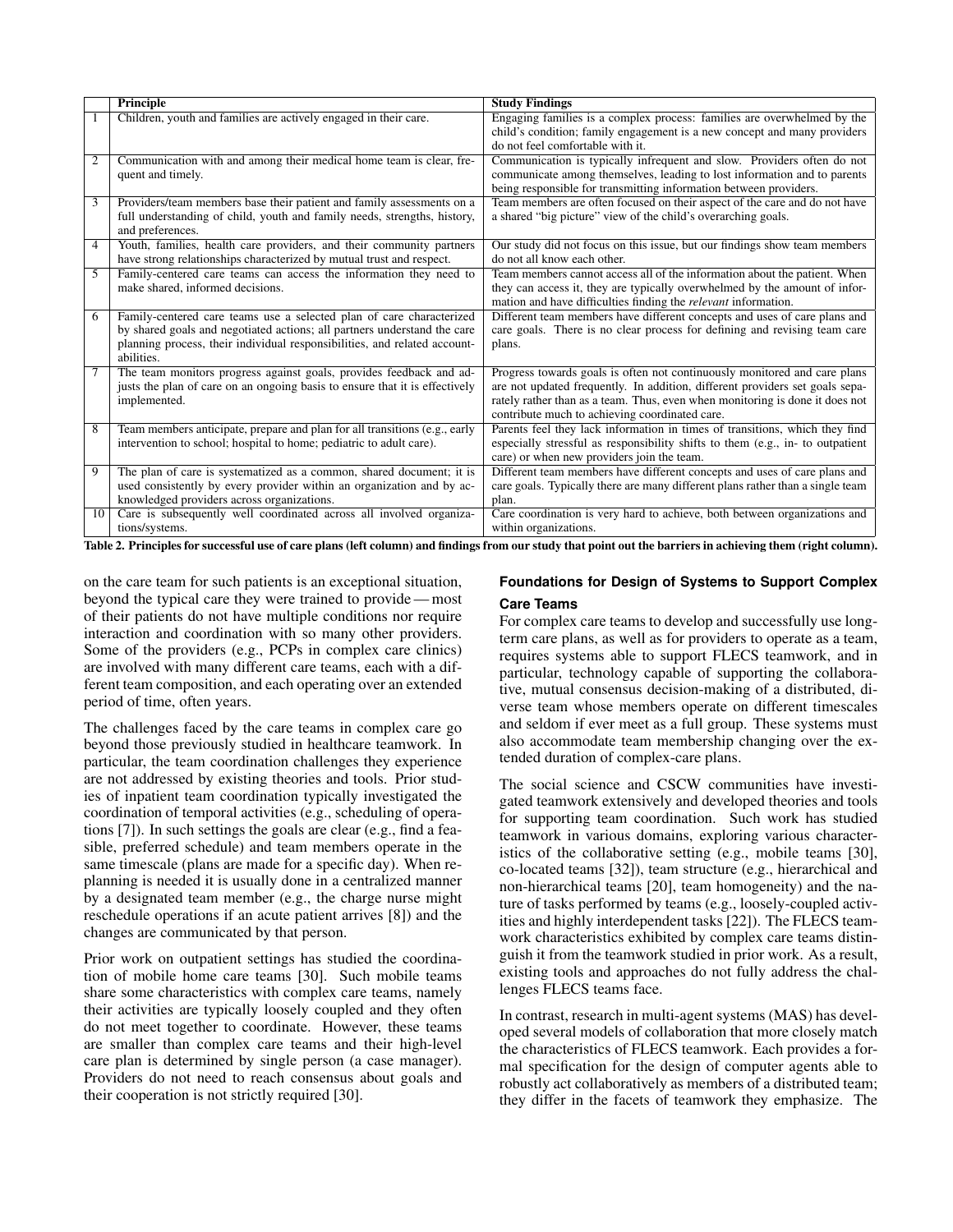Joint Intentions (JI) [\[27\]](#page-9-21) formalization focuses on a specification of the mental attitudes required for teamwork. Planned Team Activity (PTA) [\[36\]](#page-9-22) addresses issues of task allocation and team formation. The SharedPlans (SP) [\[19,](#page-9-3) [18\]](#page-9-23) formalization directly represents partiality and evolution of plans. To analyze the opportunities for technology to support complex care, we chose SP, because it presumes only partial plans, distributed teams acting under uncertainty and the need for plans to evolve dynamically. (These assumptions contrast with JI and PTA which assume that the team has a complete, fully expanded plan.) SP requires certain group decision-making mechanisms, but not centralized replanning or complete knowledge of all team members' plans. It thus better fits the FLECS teamwork characteristics.

SP has been used to improve performance of multi-agent computer systems teams [\[39\]](#page-9-24), as the model for intentional structure in dialogue systems [\[33\]](#page-9-25), and as the basis of design for collaborative human-computer interface systems [\[5,](#page-8-6) [17\]](#page-9-26). While designed to guide the development of computer agents, it also provides a framework for identifying coordination mechanisms missing in complex care teams and needed to support their team-based plans.

SP is rooted in the observation that collaborative plans are not simply a collection of individual plans, but rather a tight interleaving of mutual beliefs and (coordinated) intentions of different team members. It specifies the beliefs and intentions required of team members for successful collaborative activities. In particular, SP requires that (SP1) each team member commit to (i.e., form specific intentions regarding) the team's performance of the group activity; (SP2) team members establish agreement on a "recipe" for carrying out the group action and establish mutual belief they are using that recipe; SP allows for recipes to be partial, expanded over time, and revised; (SP3) the group agrees on an allocation of tasks in the recipe according to participants' abilities to carry them out (i.e., decompose tasks and allocate work appropriately); (SP4) team members commit to performing tasks allocated to them (i.e., adopt intentions to do those tasks); (SP5) team members commit to the success of others in doing their tasks (i.e., adopt intentions that their teammates succeed).

According to SP, only the team members selected for doing a subtask determine and know in detail the recipe for that subtask. For example, the neurologist does not need to know the full details of the PT's plan for getting the child to walk, and the PT does not need to know the full details of the neurologist's plan for treating seizures. SP handles the problem of interaction among loosely coupled tasks through the required commitments to the overall team activity and to the success of teammates (SP1 and SP5) and general axioms of intention. These commitments result in several desired behaviors of team members. In particular, they necessitate communication among team members when any of them comes to believe that plans for subparts of the activity interact or when new information is obtained that could affect others' plans.

Thus, importantly, SP handles the tension between the low communication overhead of loose coupling (and the resultant lack of shared information about plan details) and coordina-

tion needs (sharing information that matters because of potential plan interactions) by requiring communication when essential, but not full sharing of all plan details by all participants. The need for such *efficient* communication was evident in our study: some of the providers we interviewed reported that when complete plans or notes are sent to them, they are unable to determine the information most important to consider, and they do not review the information in a timely manner as a result of this information overload.

We illustrate several desired behaviors engendered by SP with examples from complex care settings. The commitments to the overall team activity and to the success of teammates require that team members inform others if they learn that their plans are failing or likely to fail. For example, in the complex care domain, if the physical therapist learns in her session that the child's seizures have worsened, she should notify team members who are working toward the goal of optimizing seizure medication (in this case the PCP and the neurologist). Similarly, when team members update their plans, they should notify others about changes if their plans might affect others' plans. For example, if the GI decides to start feeding the child by mouth instead of through a tube, she should notify the nutritionist and occupational therapist who also address feeding issues. Further, although not directly involved in feeding, the respiratory therapist should also be notified because breathing and feeding often interact.

While such team behaviors and communication protocols are desired, they are hard to achieve in practice in complex care teams. The examples above assumed that team members had sufficient knowledge about others' plans and about the team's goals to realize that information should be shared. Our findings, however, show that care providers do not have this knowledge. Thus, it is unlikely that team members would exhibit the behaviors SP prescribes. However, SP also suggests ways in which technology could support care teams and help achieve desired team behaviors. The applications of SP in multi-agent systems demonstrate that it is in fact both feasible and efficient to allow individual team members to dynamically modify their individual plans and that only relatively limited communication is necessary to ensure that actions of a team members do not interfere with others' actions.

A SharedPlans-based analysis of complex care team needs suggests the following key roles for technology for supporting complex care teams:

- Make the care plan "ever present", adapting the content and form of its presentation to individual team members based on their involvement in the plan and context of use.
- Support efficient information sharing by team members.
- Enable care team members to easily adapt and expand parts of the plan, while ensuring their changes do not conflict with others' activities.

Making the care plan "ever present" will support team members in establishing and maintaining agreement and mutual belief about the high-level team plan and allocation of tasks (SP2 and SP3). Currently, these requirements do not hold in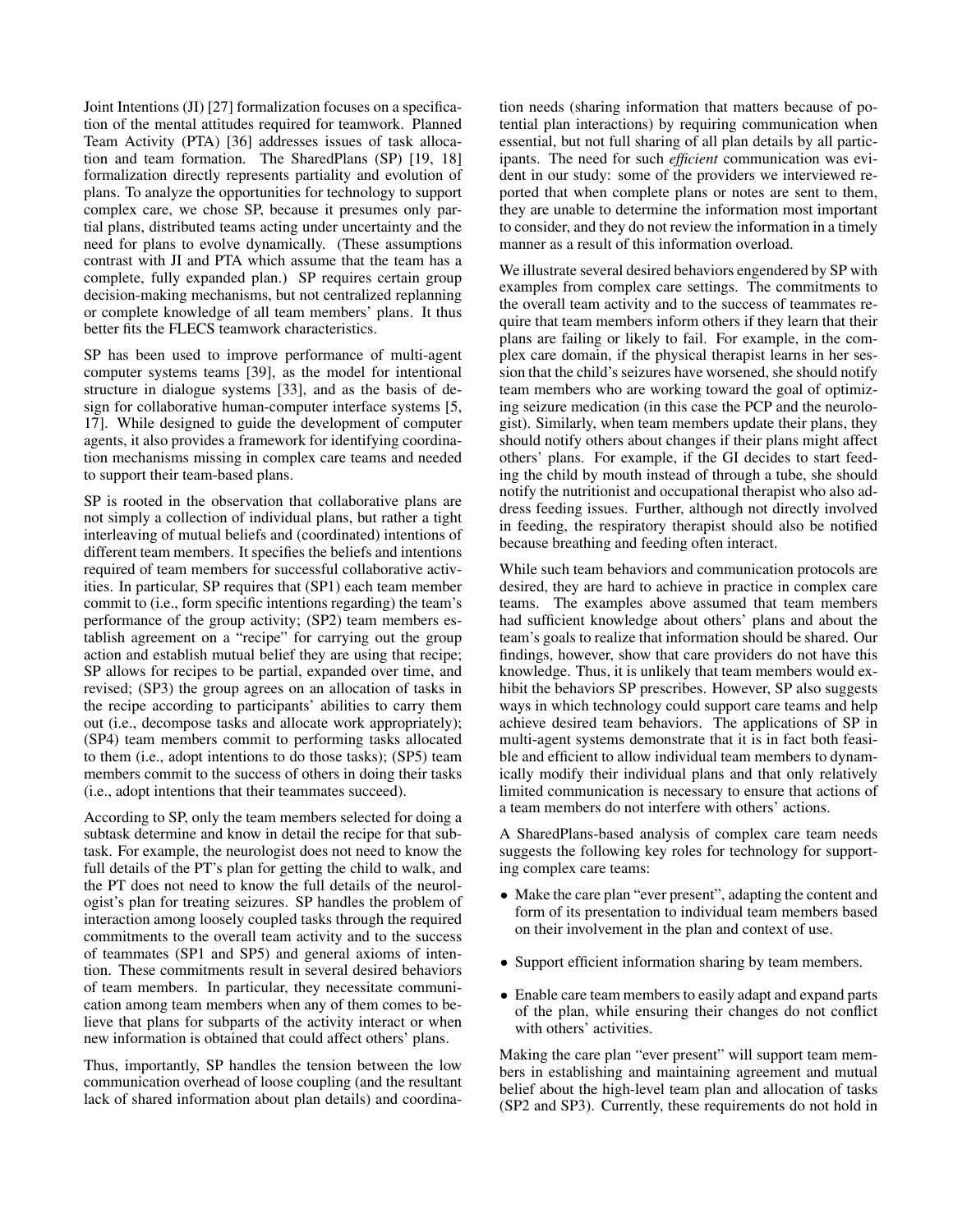complex care teams as there are no mechanisms to support them. While care providers want their teammates to succeed, they currently do not have sufficient information about others' plans to act in a way that supports others or at least does not conflict with their activities. Efficient information sharing will help team members act in a way that does not conflict with others' plans (SP5). The partiality and dynamic nature that SP assumes, and that complex care plans exhibit, leads to the need for enabling easy plan adaptation and expansion.

Providing this support for care teams likely requires the design of intelligent interactive systems that reason about the care plan and the context of each team member in the plan to determine the parts of the plan that should be presented and the information to proactively share with each team member. Specifically, adapting the presentation of the care plan to a particular team member and context of use requires reasoning about the role of that team member in the care plan, the context of interaction (e.g., clinic visit, quick review of the patient's status), and the history of interactions with the patient (when the patient was last seen) and with the system (e.g., what information is already known).

Deciding what information to proactively share with team members requires similar reasoning. In addition, such reasoning needs to consider the importance and urgency of information about the status of the plan and changes made to it to determine when to share that information (e.g., immediately or during the next clinic visit). These information sharing challenges are beyond the current state-of-the-art in multi-agent systems research [\[4\]](#page-8-7). Given the limited time of care providers, it is also important to reason about interruption management [\[21\]](#page-9-27) when making decisions about the timing of sharing information.

Lastly, to reason about the importance of information to team members, such systems will need to get sufficient details from team members about their plans. Therefore, the systems will need to incorporate mechanisms for eliciting information in a manner that fits providers' workflows and does not require much effort. The representation of plans also needs to be flexible enough to allow for team members to provide incomplete descriptions of plans that can be easily adapted with time.

# **CONCLUSION**

In this paper, we report the findings of a study of teams providing outpatient care for children with complex conditions, focusing on their conceptualizations and use of team-based care plans, which have been shown to improve care coordination and health outcomes. We identify the FLECS characteristics of teamwork in the complex care environment, which pose challenges to team planning and coordination beyond those considered by existing theories and tools from the social sciences and CSCW. We draw on SharedPlans, a computational theory of collaboration, to suggest ways in which technology could support complex care teams and to specify capabilities that such technology will need to provide.

Our study findings also raise additional opportunities for technology to support care teams, including systems for explaining and simplifying medical information [\[12,](#page-9-28) [25\]](#page-9-29), summarizing providers' notes [\[3\]](#page-8-8) and supporting low-level coordination activities such as scheduling appointments and ordering equipment. However, some of the challenges revealed in our study, such as the lack of experience of both providers and parents in setting care goals, will likely require better training for providers and mentoring for families and will not be solved by technology alone.

Systems able to support FLECS teamwork have the potential to improve the coordination and effectiveness of teams in many other settings within and beyond the healthcare domain. For example, teamwork in rescue and recovery efforts, software development projects and research collaborations all exhibit some or all of the FLECS characteristics, and would benefit from greater support of team coordination.

Acknowledgments. The work was funded in part by the Nuance Foundation, a Sloan research fellowship and a CIMIT student award. We thank Stan Rosenschein for helpful discussions, and Katharina Reinecke and Roni Stern for feedback on an earlier draft of this manuscript. A special thanks goes to the study participants for sharing their experiences.

#### <span id="page-8-4"></span>**REFERENCES**

- 1. Abraham, J., and Reddy, M. C. Moving patients around: a field study of coordination between clinical and non-clinical staff in hospitals. In *Proc. CSCW 08'*, ACM (2008), 225–228.
- <span id="page-8-0"></span>2. Adams, S., Cohen, E., Mahant, S., Friedman, J. N., MacCulloch, R., and Nicholas, D. B. Exploring the usefulness of comprehensive care plans for children with medical complexity (cmc): a qualitative study. *BMC Pediatrics 13*, 10 (2014).
- <span id="page-8-8"></span>3. Afantenos, S., Karkaletsis, V., and Stamatopoulos, P. Summarization from medical documents: a survey. *Artificial intelligence in medicine 33*, 2 (2005), 157–177.
- <span id="page-8-7"></span>4. Amir, O., Grosz, B. J., Law, E., and Stern, R. Collaborative health care plan support. In *Proc. AAMAS 13'*, AAMAS (2013), 793–796.
- <span id="page-8-6"></span>5. Babaian, T., Grosz, B. J., and Shieber, S. M. A writer's collaborative assistant. In *Proc. IUI 02'*, ACM (2002),  $7-14.$
- <span id="page-8-1"></span>6. Ballegaard, S. A., Hansen, T. R., and Kyng, M. Healthcare in everyday life: designing healthcare services for daily life. In *Proc. CHI 08'*, ACM (2008), 1807–1816.
- <span id="page-8-2"></span>7. Bardram, J. E. Temporal coordination–on time and coordination of collaborativeactivities at a surgical department. *CSCW 9*, 2 (2000), 157–187.
- <span id="page-8-3"></span>8. Bardram, J. E., and Hansen, T. R. Why the plan doesn't hold: a study of situated planning, articulation and coordination work in a surgical ward. In *Proc. CSCW 10'*, ACM (2010), 331–340.
- <span id="page-8-5"></span>9. Barry, M. J., and Edgman-Levitan, S. Shared decision makingthe pinnacle of patient-centered care. *New England Journal of Medicine 366*, 9 (2012), 780–781.